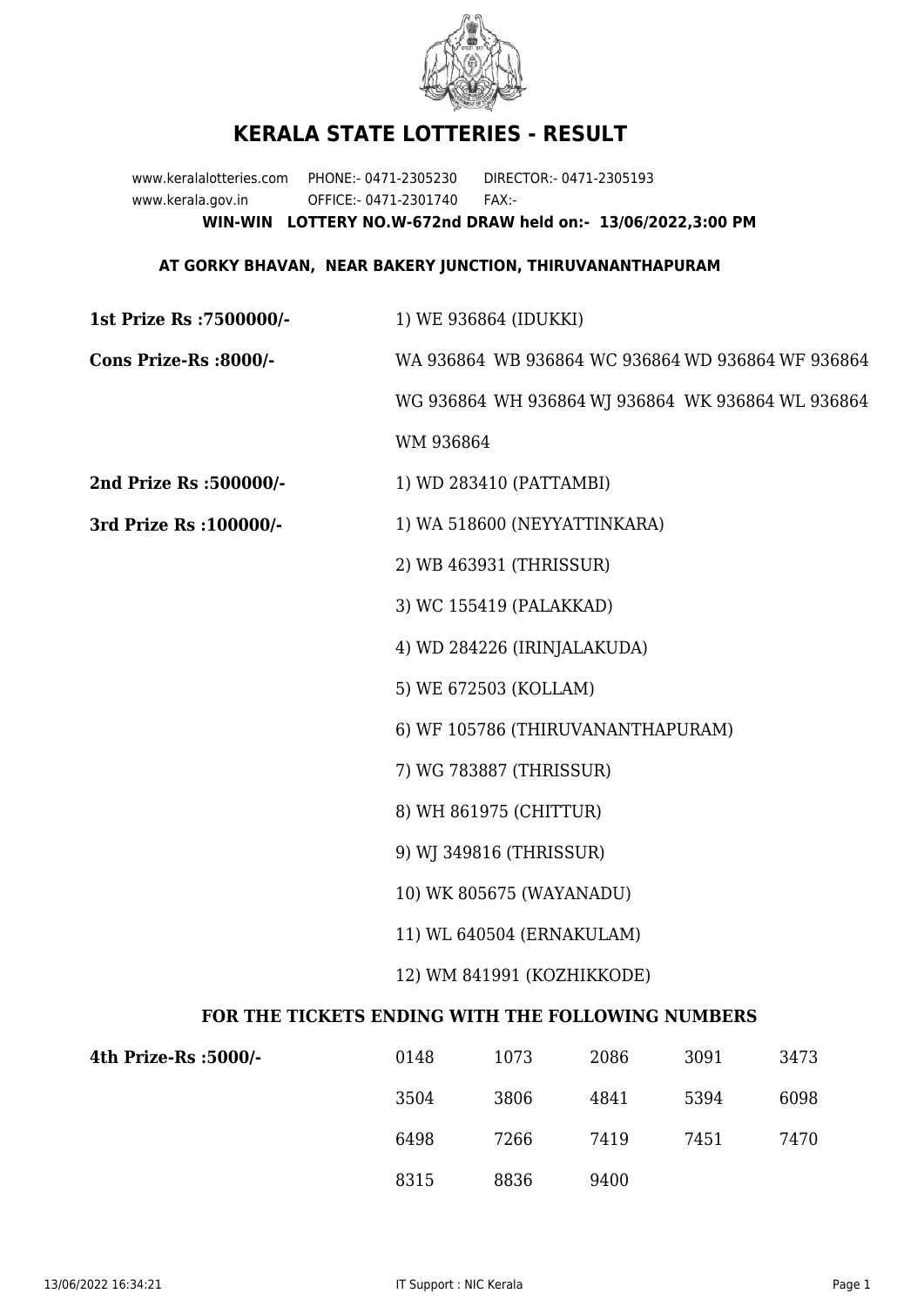| 5th Prize-Rs : 2000/- | 2055 | 2587 | 3161 | 4953 | 4974 |
|-----------------------|------|------|------|------|------|
|                       | 5510 | 5537 | 5708 | 7745 | 9801 |
| 6th Prize-Rs : 1000/- | 0433 | 1807 | 2598 | 4221 | 4598 |
|                       | 5230 | 5417 | 6076 | 7513 | 7659 |
|                       | 7895 | 7940 | 8075 | 8246 |      |
| 7th Prize-Rs :500/-   | 0236 | 0279 | 0447 | 0478 | 0506 |
|                       | 0776 | 0922 | 0974 | 1283 | 1291 |
|                       | 1325 | 1510 | 1570 | 1660 | 1712 |
|                       | 1864 | 1886 | 1972 | 2051 | 2154 |
|                       | 2314 | 2369 | 2576 | 2659 | 2722 |
|                       | 2788 | 2798 | 2949 | 3391 | 3442 |
|                       | 3566 | 3652 | 3761 | 3847 | 3902 |
|                       | 3940 | 3978 | 4019 | 4243 | 4552 |
|                       | 4569 | 4602 | 4636 | 5043 | 5268 |
|                       | 5392 | 5494 | 5530 | 5563 | 5601 |
|                       | 5762 | 5810 | 5818 | 5887 | 6035 |
|                       | 6203 | 6358 | 6456 | 6671 | 6898 |
|                       | 6952 | 7060 | 7320 | 7512 | 7553 |
|                       | 7558 | 7614 | 7778 | 7998 | 8066 |
|                       | 8655 | 8725 | 8887 | 9027 | 9070 |
|                       | 9498 | 9589 | 9660 | 9771 | 9965 |
|                       | 9981 | 9985 |      |      |      |
| 8th Prize-Rs : 100/-  | 0028 | 0068 | 0070 | 0344 | 0407 |
|                       | 0427 | 0508 | 0572 | 0749 | 0863 |
|                       | 0995 | 1014 | 1028 | 1029 | 1115 |
|                       | 1241 | 1258 | 1273 | 1306 | 1440 |
|                       | 1538 | 1641 | 1676 | 1891 | 1923 |
|                       | 2009 | 2193 | 2292 | 2339 | 2344 |
|                       | 2396 | 2443 | 2498 | 2511 | 2796 |